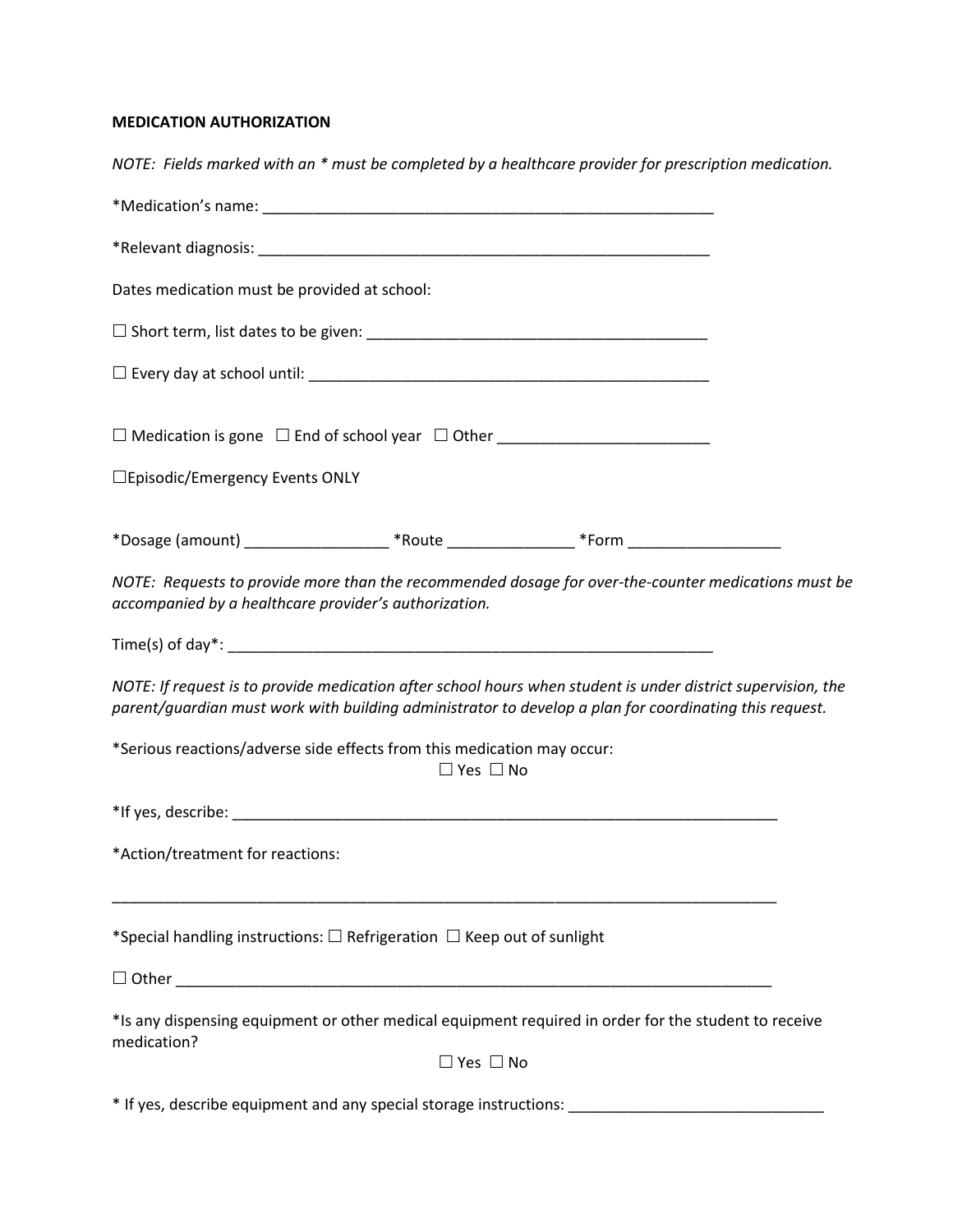### **STUDENT SELF-ADMINISTRATION**

*NOTE: Fields marked with an \* must be completed by a healthcare provider for prescription medication.*

\* This student has received instruction in self-administering this medication in a secure manner. In addition, the student had received education on any side effects or adverse interactions associated with the medication and how to prevent them:

### $\Box$  Yes  $\Box$  No

\* The student is capable of self-administering this medication in a secure manner.

 $\Box$  Yes  $\Box$  No  $\Box$  Supervised  $\Box$  Unsupervised

This student may carry this medication:  $\Box$  Yes  $\Box$  No

\_\_\_\_\_\_\_\_\_\_\_\_\_\_\_\_\_\_\_\_\_\_\_\_\_\_\_\_\_\_\_\_\_\_\_\_\_\_\_\_\_\_\_\_\_\_\_\_\_\_\_\_\_

## **HEALTHCARE PROVIDER'S AUTHORIZATION**

*NOTE: This consent is only required for:*

- *A. Prescription medication*
- *B. Over-the-counter medication if it is to be provided inconsistent with manufacturer's recommendation.*

\* I certify that the information contained on this form is accurate and complete to the best of my knowledge.

\_\_\_\_\_\_\_\_\_\_\_\_\_\_\_\_\_\_\_\_\_\_\_\_\_\_\_\_\_\_\_\_\_\_\_\_\_\_\_\_\_\_\_\_\_\_\_\_\_\_\_\_\_ \_\_\_\_\_\_\_\_\_\_\_\_\_\_\_\_\_\_\_\_

Healthcare provider's name (print)

Healthcare provider's signature departure development of the Date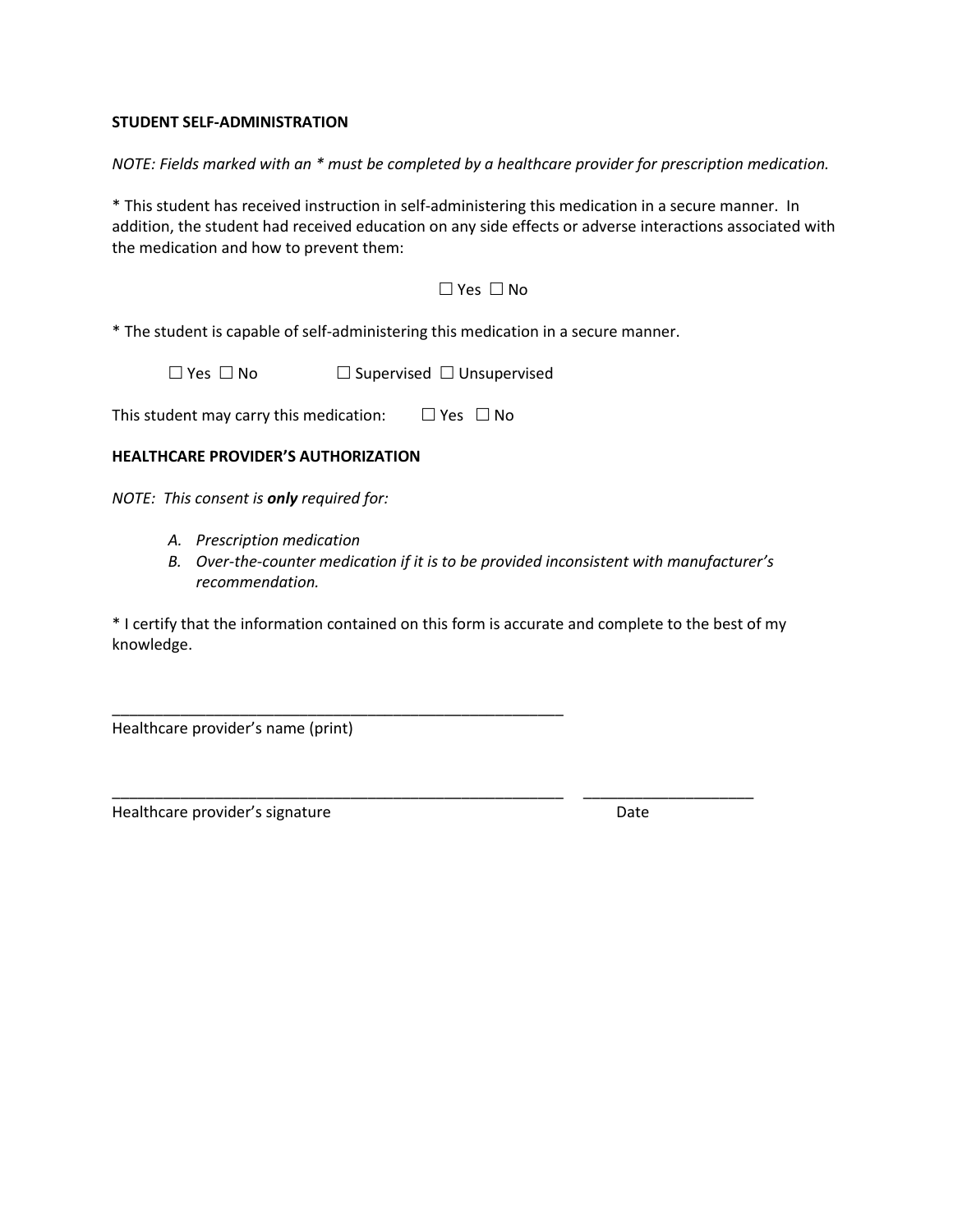### **CONFIDENTIALITY WAIVER**

*NOTE: Completion of this section by a parent/guardian authorizes the disclosure and/or use of your child's individually identifiable health information consistent with law (including HIPAA).*

I \_\_\_\_\_\_\_\_\_\_\_\_\_\_\_\_\_\_\_\_\_\_\_\_\_\_\_\_\_\_ (parent/guardian's name) authorize (name of agency and/or health care provider's): example and the provider of the provide health information from (student's name) medical record to the MLS Schools.

The disclosure of health information is required for the school to provide medication and/or oversee my child's self-administration of medication.

Requested information shall be limited to the following:  $\Box$  All minimum necessary health information; Or  $\Box$  Disease/condition-specific information as described:

This authorization shall become effective immediately and shall remain in effect until \_\_\_\_\_\_\_\_\_\_\_\_\_\_\_\_\_\_\_\_\_\_\_\_ (enter date) or for the remainder of the school year from the date of signature (if no date entered).

\_\_\_\_\_\_\_\_\_\_\_\_\_\_\_\_\_\_\_\_\_\_\_\_\_\_\_\_\_\_\_\_\_\_\_\_\_\_\_\_\_\_\_\_\_\_\_\_\_\_\_\_\_\_\_\_\_\_\_\_\_\_\_\_\_\_\_\_\_\_\_\_\_\_\_\_\_\_

Law prohibits the school from making further disclosure of my child's health information unless the school obtains another authorization form from me or unless such disclosure is specifically required or permitted by law. I understand that I may revoke this authorization at any time. My revocation must be in writing, signed by me, and delivered to the healthcare agencies/persons and school listed above. My revocation will be effective upon receipt but will not be effective to the extent that the school or others have acted in reliance of this authorization.

- I understand that the school will protect this information as prescribed by the Family Educational Rights and Privacy Act (FERPA) and that the information becomes part of the student's educational record. The information will be shared with individuals working at or with the school for the purpose of providing safe, appropriate, and least-restrictive educational settings and school health services and programs.
- I have a right to receive a copy of this authorization. Signing this authorization is required in order for my child to obtain medication services in the educational setting.

Parent/Guardian's Signature Date

*NOTE: A copy of this confidentiality waiver must be sent to the student's healthcare provider upon completion.*

#### **PARENTAL CONSENT**

| I am the parent or guardian of  | I give my permission for                                                                                |
|---------------------------------|---------------------------------------------------------------------------------------------------------|
|                                 | him/her to take the following medication while in MLS Schools. I authorize the following individuals to |
| provide medication to my child: |                                                                                                         |
|                                 | (Eligible school medication provider)                                                                   |

| Tell provider in the contraction is provided. |
|-----------------------------------------------|
| (Eligible school medication provider)         |
| (Eligible school medication provider)         |
| (Eligible school medication provider)         |
| (Eligible school medication provider)         |
|                                               |

\_\_\_\_\_\_\_\_\_\_\_\_\_\_\_\_\_\_\_\_\_\_\_\_\_\_\_\_\_\_\_\_\_\_\_\_\_\_\_\_\_\_\_\_\_\_ \_\_\_\_\_\_\_\_\_\_\_\_\_\_\_\_\_\_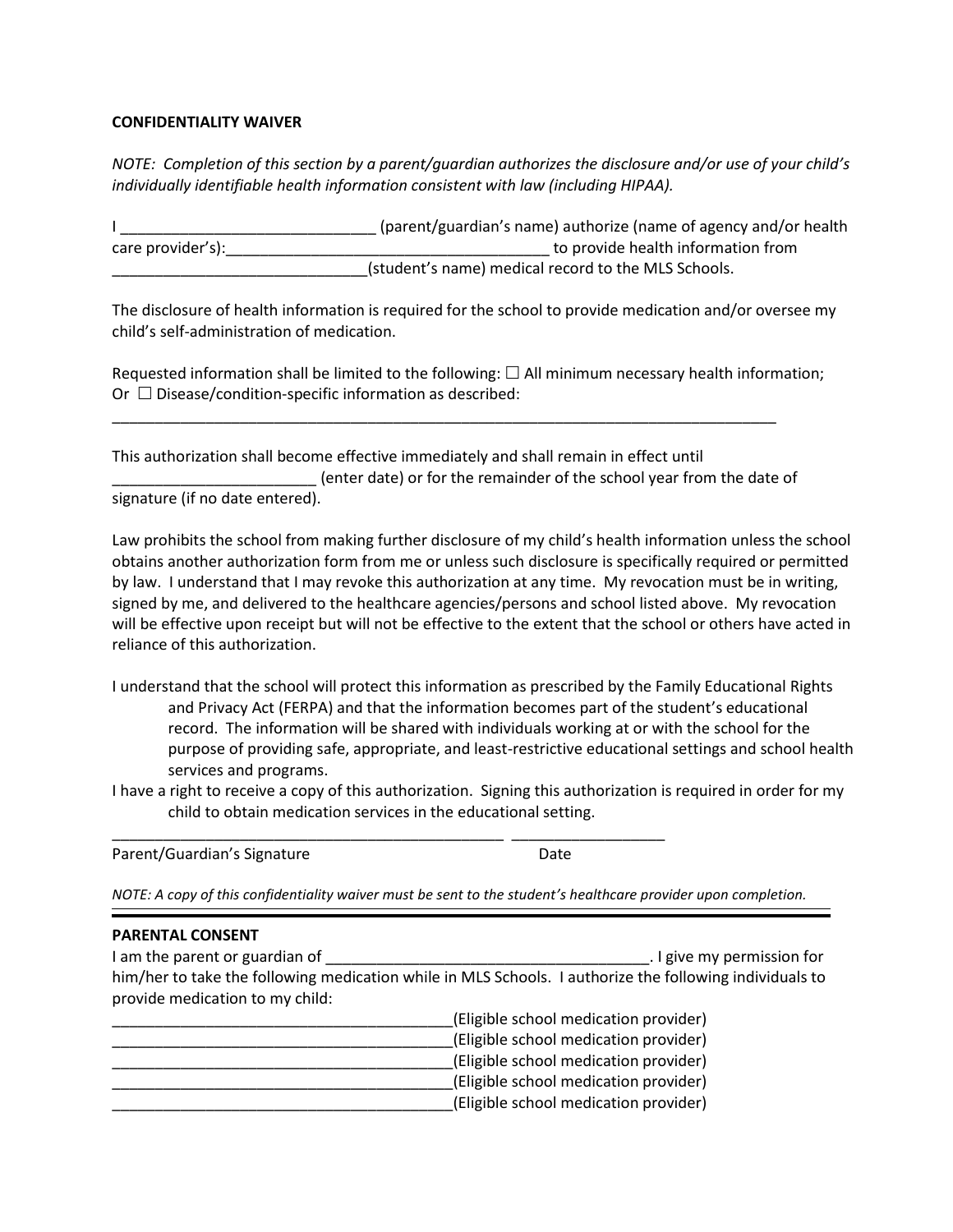I acknowledge that I have read, understand, and agree to comply with the school district's medication program policy. I certify that the information on this form is accurate to the best of my knowledge. I hereby release MLS School District and its employees from any claims or liability connected with its reliance on this permission and agree to indemnify, defend, and hold them harmless from any claim or liability connected with such reliance.

\_\_\_\_\_\_\_\_\_\_\_\_\_\_\_\_\_\_\_\_\_\_\_\_\_\_\_\_\_\_\_\_\_\_\_\_\_\_\_\_\_\_\_ \_\_\_\_\_\_\_\_\_\_\_\_\_\_\_\_\_\_\_\_\_\_\_\_\_\_\_

Parent/Guardian Signature Date

### **STUDENT CONSENT**

I acknowledge that I have read, understand and agree to comply with the school district's medication program policy. I also acknowledge and agree to comply with the district's drug and alcohol free schools policy, which contains restrictions related to medication, including rules prohibiting me giving medication (prescription or over-the-counter) to other students from:

Anytime I believe that I am having a reaction to my medication, I will report this information to my teacher or another school employee.

If I have received permission to carry medication, I agree that I will not leave the medication unattended or unsecured and accessible to other students.

\_\_\_\_\_\_\_\_\_\_\_\_\_\_\_\_\_\_\_\_\_\_\_\_\_\_\_\_\_\_\_\_\_\_\_\_\_\_\_\_\_\_\_ \_\_\_\_\_\_\_\_\_\_\_\_\_\_\_\_\_\_\_\_\_\_\_\_\_\_

Students Signature **Date**